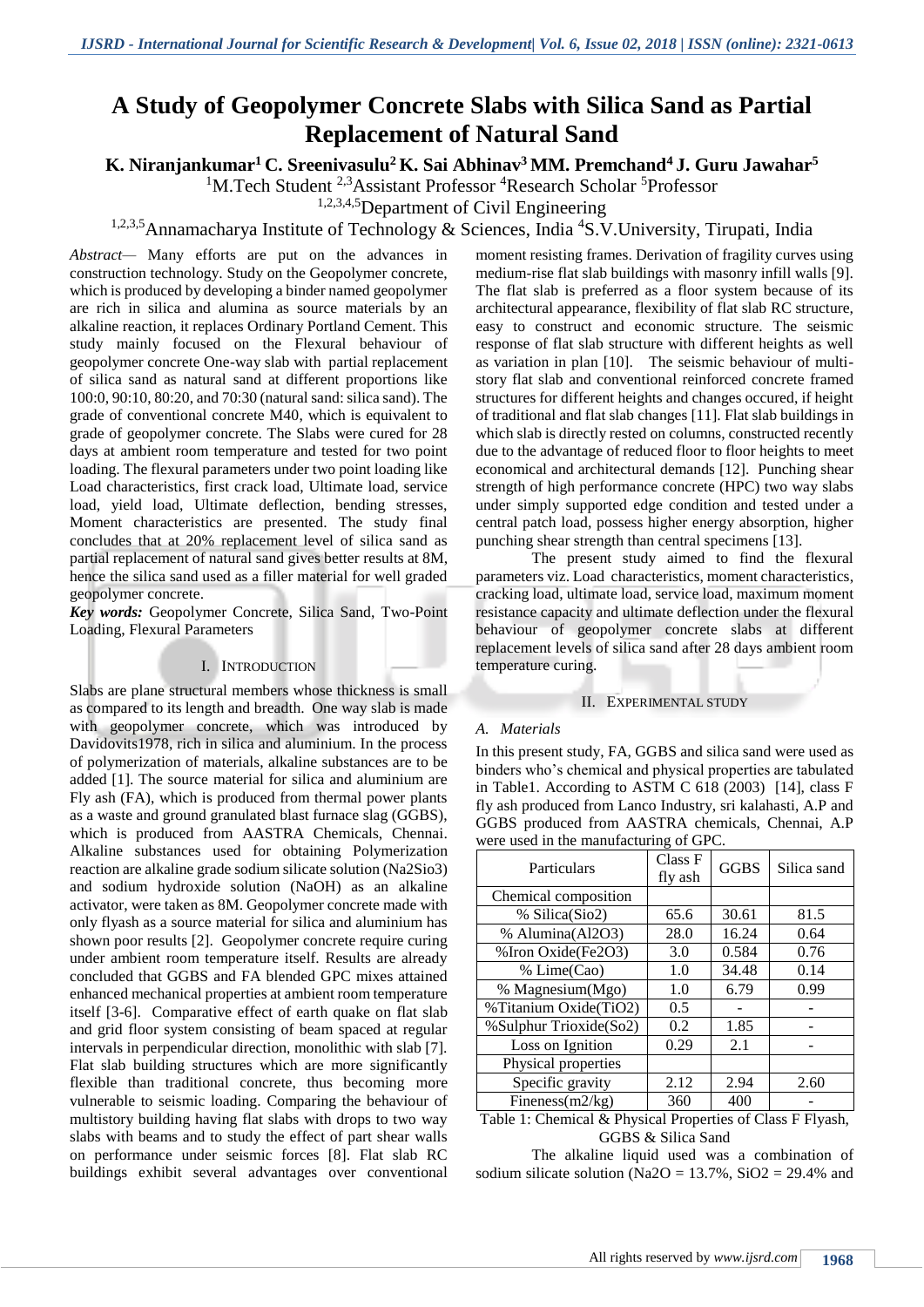water =  $55.9\%$ ) and sodium hydroxide (NaOH) in pellets form with 97% - 98% purity was purchased from local suppliers. The sodium hydroxide (NaOH) solution was prepared with a concentration of 8M. The sodium silicate solution and sodium hydroxide solution were mixed together one day before prior to use. Crushed granite stones of size 20mm and 10mm used as coarse aggregate, river sand used as fine aggregate and silica sand used as replacement of natural sand at different levels 100:0, 90:10, 80:20 and 70:30. The bulk specific gravity in oven dry condition and water absorption of the coarse aggregate 20mm and 10mm were 2.66 and 0.3% respectively. The bulk specific gravity in oven dry condition and water absorption of the fine aggregate were 2.62 and 1% respectively. The bulk specific gravity in oven dry condition and water absorption of silica sand were 2.60 and 0.4% respectively.

## *B. Mix Design*

Based on the past research on GPC, the mix proportions were selected based on Rangan's method. Geopolymer concrete mix proportions of constituent materials are shown in Table  $\mathcal{L}$ 

| Materials                    |                  | Mass(Kg/m <sup>3</sup> ) |       |       |       |
|------------------------------|------------------|--------------------------|-------|-------|-------|
|                              |                  | 100:0                    | 90:10 | 80:20 | 70:30 |
| Coarse                       | 20 <sub>mm</sub> | 774                      | 774   | 774   | 774   |
| aggregate                    | 10mm             | 516                      | 516   | 516   | 516   |
| Fine aggregate               |                  | 549                      | 494.1 | 439.2 | 384.3 |
| silica sand                  |                  | $\theta$                 | 54.9  | 109.8 | 164.7 |
| Flyash(Class F)              |                  | 204.5                    | 204.5 | 204.5 | 204.5 |
| <b>GGBS</b>                  |                  | 204.5                    | 204.5 | 204.5 | 204.5 |
| Sodium silicate solution     |                  | 102                      | 102   | 102   | 102   |
| Sodium hydroxide<br>solution |                  | 41                       | 41    | 41    | 41    |
|                              | Extra water      |                          | 55    | 55    | 55    |
| Super plasticizer            |                  | 2.86                     | 2.86  | 2.86  | 2.86  |

Table 2: GPC Mix Proportions of Constituent Materials

# *C. Experimental Setup*

Compressive strength test was conducted on the cubical specimens for all the mixes viz., silica sand as replacement at 100:0, 90:10, 80:20 and 70:30 after 7, 28 and 90days of curing as per IS516:1991 [12]. Three cubical specimens of each proportion of size 150mmx150mmx150mm were casted and tested for each age and each mix.

The dimensions of one way slab for flexural test were chosen as 1200mm in length, 40mm in breadth, 70mm thick. The reinforcement bars of diameter 8mm (Fe415) were used longitudinally at spacing of 150mm and 120mm laterally. A clear cover of 20mm was provided. Stirrups having 6mm diameter were placed at a spacing of 150mm center-to-center( $c/c$ ). The slabs were white washed so that the cracks can be easily identified. The effective span of the slab was taken as 1000mm. The slabs were tested in manually operated loading frame. The slabs were subjected to a two point loading at a distance of L/3 (where L is effective span). Linear variable displacement transducers (LVDT's) was set up at L/2 and at L/3 in order to calculate the deflections. The DATA LOGGER was used in order to collect the data as First crack load, Ultimate load and deflections at L/2 and L/3. The load was applied manually by using a hydraulic jack as shown in Figure 1. The flexural failure of the slab after loading is as shown in Figure 2.



Fig. 1: Set up of a GPC Slab under Two-Point



Fig. 2: Flexural failure of a Slab under Two-Point Loading

## III. RESULTS & DISCUSSION

# *A. Mechanical Properties*

From Table 3, we can clearly see that there is an increase in the compressive strength of cubes from 31.2 MPa of 100:0 S to 31.3 MPa of 90:10 to 32.9 MPa of 80:20 and decreases at 30.5 MPa of 70:30 for 7days and an increase in compressive strength from 42.3 MPa of 100:0 to 44.97 MPa of 90:10 to 48.2 MPa of 80:20 and decreases at 41.6 MPa of 70:30 for 28days and an increase in compressive strength from 45.42 MPa of 100:0 to 45.91 MPa of 90:10 to 56.53 MPa of 80:20 and decreases at 44.66 MPa of 70:30 for 90days. This increase in performance at 80%S+20%SS is due to increase in silica content present in silica sand but 70:30 , results were poor because there is no reactivity due to increasing silica sand content at 8M.The performance has also been increased from 28days to 90days. The comparison at different replacement levels has been shown in figure 3.

|          | Compressive strength (MPa) |         |         |  |
|----------|----------------------------|---------|---------|--|
| Mix Type | 7 days                     | 28 days | 90 days |  |
| 100:0    | 31.2                       | 42.3    | 45.42   |  |
| 90:10    | 31.3                       | 44.97   | 45.91   |  |
| 80:20    | 32.9                       | 48.2    | 56.53   |  |
| 70:30    | 30.5                       | 41.6    | 44.66   |  |

Table 3: Compressive Strength of Cubes At 7, 28 & 90days Curing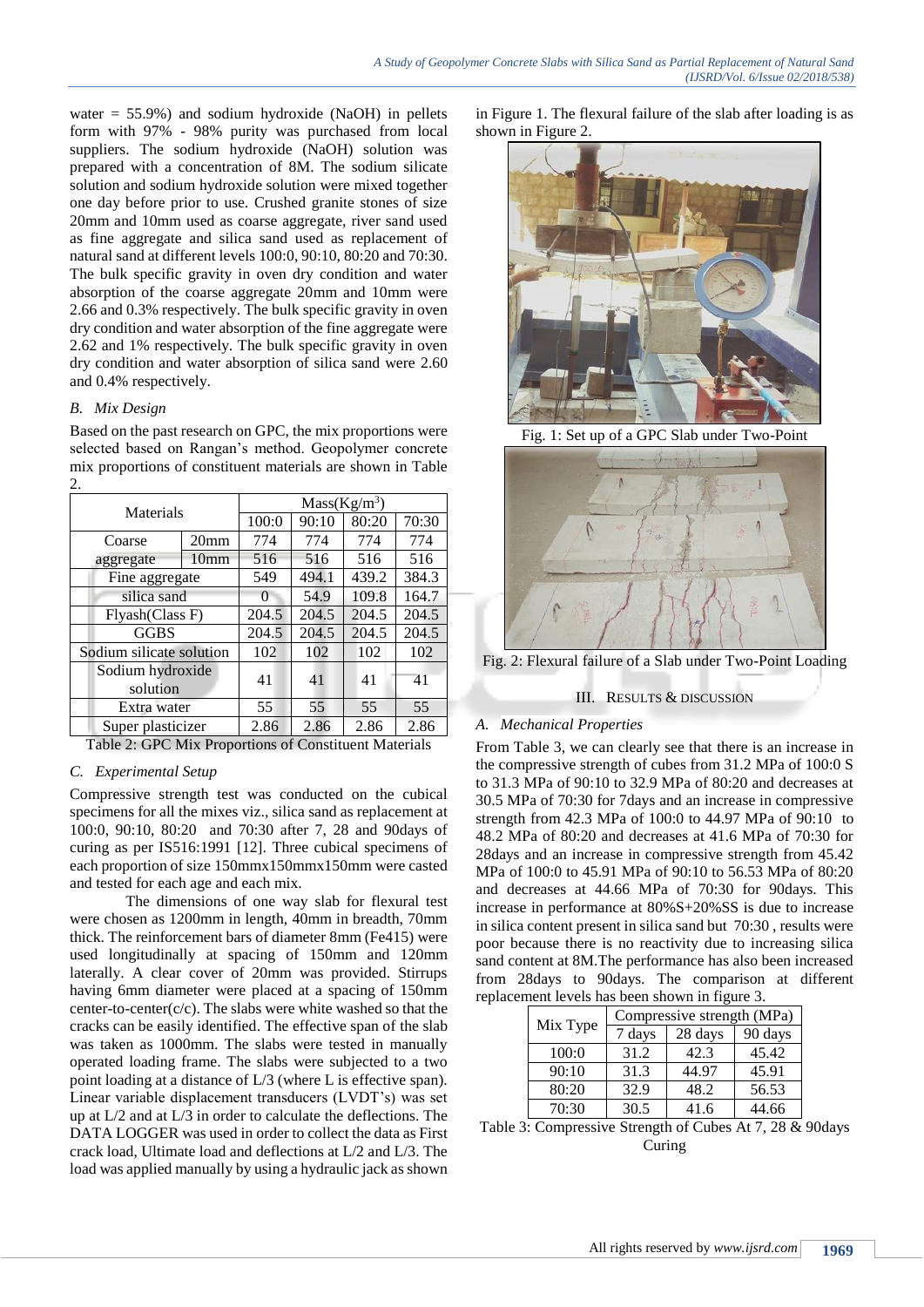

Fig. 3: Comparison of Compressive strength of cubes at 7, 28 and 90days curing

## *B. Load Characteristics*

The load characteristics like First crack load, Ultimate load, Service load and yield load as shown in Table 4. The serviceable load has been calculated by using factor of safety 1.5, taken from IS 456:2000. From the below table, it can be easily noticed that the first crack load increases from 40.862 kN of 100:0 to 54.328kN of 90:10 to 54.898 kN of 80:20 and decrease at 54.624 kN of 70:30 for 28 days. Ultimate Load increases from 94.504 kN of 100:0 to 96.162 kN of 90:10 to 98.808 kN of 80:20 and decreases at 88.654 kN of 70:30 for 28days. Serviceable load increases from 63.00 kN of 100:0 to 64.11 kN of 90:10 to 65.87 kN of 80:20 and decreases at 59.10 kN of 70:30 for 28 days. Yield load increases from 73.852 kN of 100:0 to 74.878 kN of 90:10 to 82.291 kN of 80:20 and 80.21 kN of 70:30.

| Mix<br>Type | First<br>crack<br>load<br>(KN) | Ultimate<br>load (KN) | Serviceable<br>load (KN) | Yield<br>load<br>(KN) |
|-------------|--------------------------------|-----------------------|--------------------------|-----------------------|
| 100:0       | 40.862                         | 94.504                | 63.00                    | 73.852                |
| 90:10       | 54.328                         | 96.162                | 64.11                    | 74.878                |
| 80:20       | 54.898                         | 98.808                | 65.87                    | 82.291                |
| 70:30       | 54.624                         | 88.654                | 59.10                    | 80.21                 |

Table 4: Load Characteristics at 28 Days of Curing



Proportions

#### *C. Moment Characteristics*

The below table 5, shows that predicted cracking moment increases from 6.81 kN-m of 100:0 to 9.05 kN-m of 90:10 to 9.15 kN-m of 80:20 and decreases at 9.10 kN-m of 70:30 for 28 days. The experimental cracking moment increases from 6.91 kN-m of 100:0 to 9.16 k N-m of 90:10to 9.25 kN-m of

80:20 and decreases at 9.21 kN-m of 70:30 for 28days. The predicted ultimate moment increases from 8.46 kN-m of 100:0 to 8.53 kN-m of 90:10 to 8.6 kN-m of 80:20 and decreases at 8.44 kN-m of 70:30 for 28days. The experimental ultimate moment increases from 15.86 kN-m of 100:0 to 16.13 kN-m of 90:10to 16.57 kN-m of 80:20 and decreases at 14.88 kN-m of 70:30 for 28 days.

| Mix<br>Type                                                                                  | Predicted<br>Cracking<br>moment<br>$(KN-m)$ | Experime<br>ntal<br>Cracking<br>moment<br>$(KN-m)$ | Predicted<br>Ultimate<br>moment(<br>$KN-m)$ | Experim<br>ental<br>Ultimate<br>moment<br>$(KN-m)$ |
|----------------------------------------------------------------------------------------------|---------------------------------------------|----------------------------------------------------|---------------------------------------------|----------------------------------------------------|
| 100:0                                                                                        | 6.81                                        | 6.91                                               | 8.46                                        | 15.86                                              |
| 90:10                                                                                        | 9.05                                        | 9.16                                               | 8.53                                        | 16.13                                              |
| 80:20                                                                                        | 9.15                                        | 9.25                                               | 8.6                                         | 16.57                                              |
| 70:30                                                                                        | 9.10                                        | 9.21                                               | 8.44                                        | 14.88                                              |
| $T_{\rm c}$ 11 $\tau$ M, $\tau$ (1, $\tau$ ) $\tau$ is $\tau$ 00 $\Gamma$ , $\tau$ 60 $\tau$ |                                             |                                                    |                                             |                                                    |



Fig. 9: Comparison of Moment Characteristics at 28 Days Curing

#### *D. Ultimate Load*

The below table 6, shows the predicted ultimate load increases from the 47.58 kN of 100:0 to 48.39 kN of 90:10 to 49.71 kN of 80:20 and decreases at 44.64 kN of 70:30 for 28 days. Experimental ultimate load varies from 94.504 kN of 100:0 to 96.162 kN of 90:10 to 98.808 kN of 80:20 and decreases at 88.654 kN of 70:30 for 28 day.

|       | $\alpha$ . The state of $\alpha$ is $\alpha$ in the state of $\alpha$ is the state of $\alpha$ |                              |  |  |  |
|-------|------------------------------------------------------------------------------------------------|------------------------------|--|--|--|
| Mix   | <b>Predicted Ultimate</b>                                                                      | <b>Experimental Ultimate</b> |  |  |  |
| type  | load (KN) at 28 days                                                                           | load (KN) at 28 days         |  |  |  |
| 100:0 | 47.58                                                                                          | 94.504                       |  |  |  |
| 90:10 | 48.39                                                                                          | 96.162                       |  |  |  |
| 80:20 | 49.71                                                                                          | 98.808                       |  |  |  |
| 70:30 | 44.64                                                                                          | 88.654                       |  |  |  |

Table 6: Ultimate Load at 28 Days of Curing

#### *E. Serviceable Load*

From the below table 7, it can be clearly noticed that the predicted serviceable load increases from 31.72 kN of 100:0 to 32.26 kN of 90:10 to 33.14 kN of 80:20 and decreases at 29.76 kN of 70:30 for 28 days. Experimental serviceable load varies from 63.00 kN of 100:0 to 64.11 kN of 90:10 to 65.87 kN of 80:20 and decreases at 59.10 kN of 70:30 for 28 days.

| Mix<br>type | Predicted serviceable<br>load (KN) at 28days | Experimental<br>serviceable load(KN) at<br>28days |
|-------------|----------------------------------------------|---------------------------------------------------|
| 100:0       | 31.72                                        | 63.00                                             |
| 90:10       | 32.26                                        | 64.11                                             |
| 80:20       | 33.14                                        | 65.87                                             |